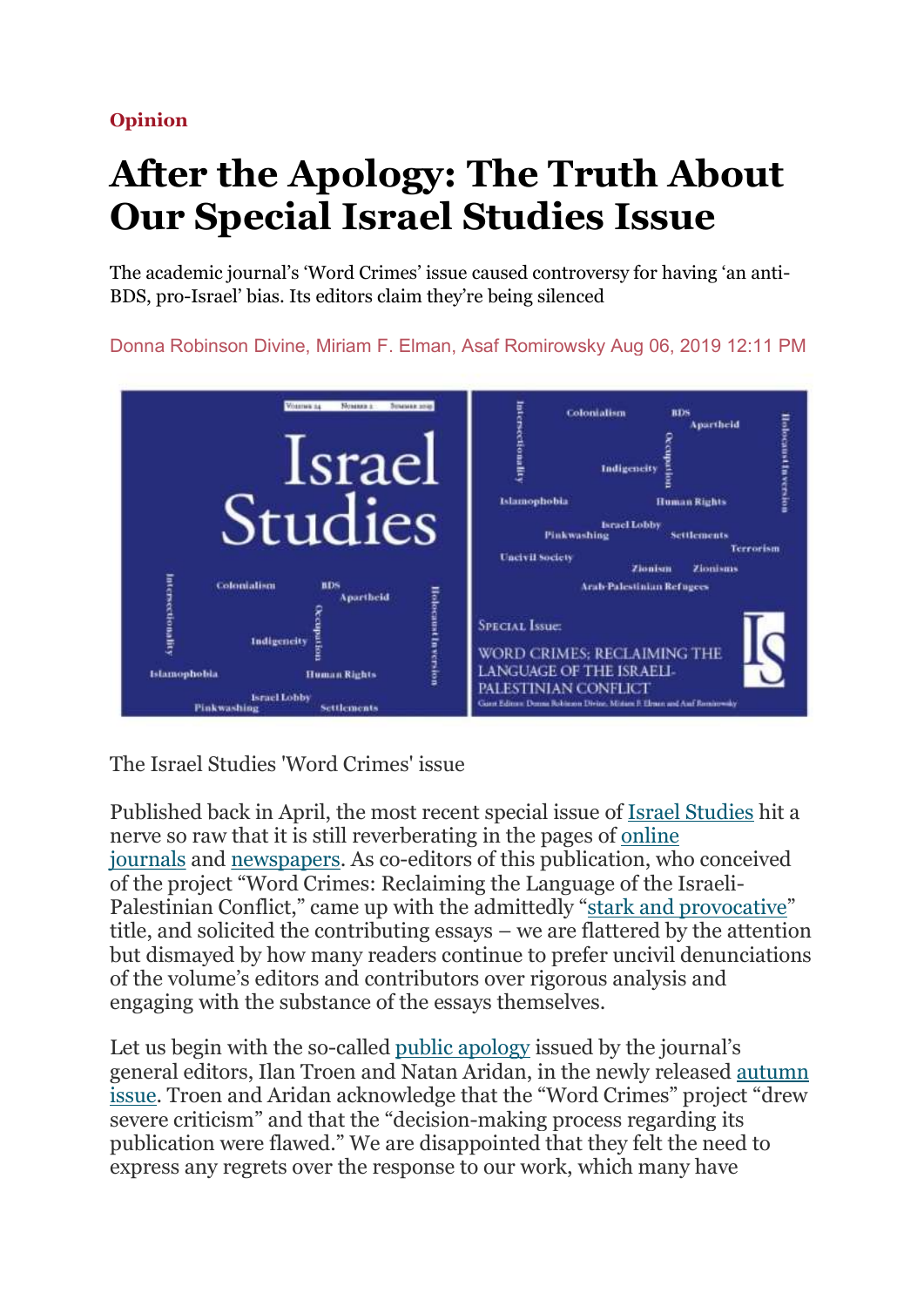deemed excessive and censorious. Indeed, writing several weeks ago in Fathom, Cary Nelson, former president of the Association of American University Presidents, stated that the "attack on the special issue is unfounded and unwarranted; the attempt to slander its editors deplorable." Nelson recommended that Israel Studies publish rejoinders but insisted that "no other formal action" would be appropriate.

Still, because it focuses solely on minor procedural reforms and not on the substance of "Word Crimes," Troen and Aridan's recent statement shouldn't be misconstrued as a capitulation to the detractors' demands for a "serious overhaul" of the journal. In fact, Troen and Aridan have repeatedly defended the value of "Word Crimes." A lengthy "editor's response" issued in May also castigated critics for their "surprisingly furious rush to judgement," for issuing "harsh and uncompromising demands" on the journal and "resorting to external manipulation," and for casting "scurrilous" aspersions on the volume's authors.

Moving to the "letter of dissent" signed by those who resigned from the journal's editorial board to register their protest, in our view this sharply worded statement is more an illustration of the passion of those who object to the special issue than any argument about its presumed conceptual or logical flaws. This letter, and the simultaneously released online petitions, manufactured a hysterical outrage in place of what would have normally occasioned routine scholarly debate and argumentation. They also unfortunately spread misinformation about the special issue's production.

In this regard, first and foremost it's worth noting that "Word Crimes" is the 18th special issue of Israel Studies, and – as Troen and Aridan emphasized in May – was subjected to the same criteria (e.g., word length and style) and publication process (e.g., vetting and peer review) as all the others, none of which raised objections. In particular, no member of the journal's editorial board has previously complained about not being consulted about planned or published special issues. In addition, the new academic editorial board of Israel Studies – appointed in the aftermath of the resignations – consists of eminent and prize-winning scholars, a clear indication of the continued scholarly esteem for the journal. "Word Crimes" has also received praise – see an extended review essay in Fathom and elsewhere, for example here and here – from highly regarded scholars for its courageous and bold contribution to the field.

The role of Arie Dubnov, George Washington University's Max Ticktin Chair of Israel Studies, in "sparking the crisis" is also worth examining. Dubnov refused to accept a prestigious prize awarded jointly by the Association for Israel Studies and the Israel Institute, and also rejected an invitation to serve on the association's board [full disclosure: Dubnov was nominated for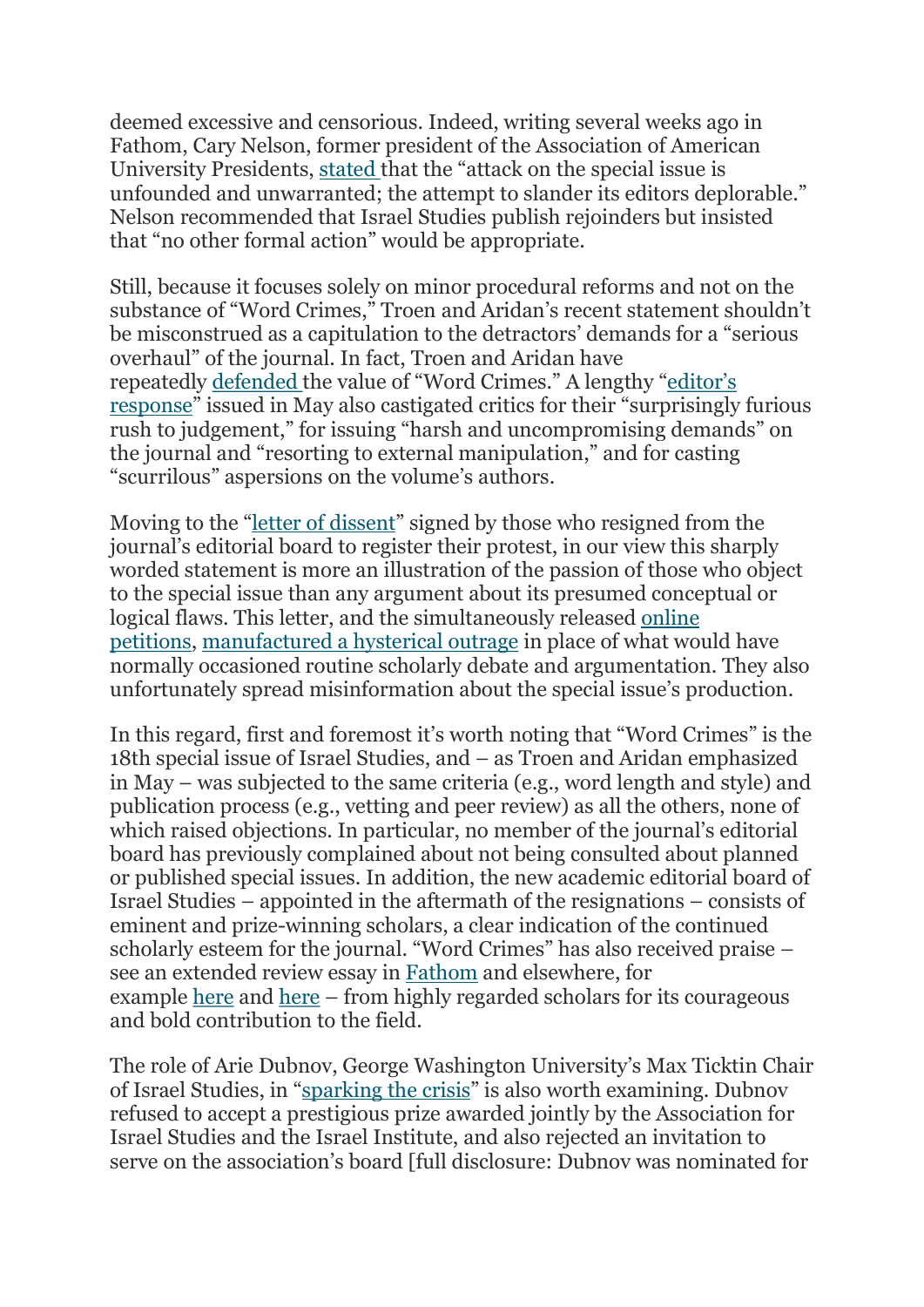this position by "Word Crimes" co-editor and former association president Donna Robinson Divine]. He then began inciting opposition to "Word Crimes" through multiple postings on Facebook, and gathered names for petitions as poorly written as they were inaccurate – all sent spinning through cyberspace for maximum humiliation.

Contributors were denounced as having produced subpar work; the editors smeared as having practiced deception in the review process and selecting contributors based on a political litmus test. There were even allegations that we may have paid to ensure publication! That these accusations are damaging to a group of scholars – including people in the junior ranks – is as obvious as it is shameful. There are established ways to launch critiques in peer-reviewed journals. Sadly, the kind of rhetoric on display over this special issue was not even close to following established norms of collegial exchange and open intellectual inquiry.

"Word Crimes" emphasizes how a delegitimizing lexicon of terms and concepts is often used in highly politicized anti-Zionist scholarship. We focused on this linkage between language and thought partly because it is long a staple focus for political theory and philosophy (consider how significant this topic is in the works of Plato, Hobbes, Locke and Rousseau, for starters). That a vocabulary of historical explanation has dissolved into today's crude value judgments and "unhinged polemics" distorts the academic study of Israel, of Palestinians, of the Israeli-Palestinian conflict and not incidentally, of politics.

The special issue struck a chord – sales have been brisk and it's now in a second printing – not only because it raised questions about the conventional discourse but also because it challenged the right of an increasingly politicized academy to serve as gatekeepers, determining what can and cannot be said about the Israeli-Palestinian conflict.

"Word Crimes" includes essays from academics as well as from seasoned practitioners who come from across the political spectrum. Something unknown to us at the time we gathered contributors – because we never asked about political affiliations – is that the volume in fact includes authors who are well-known progressives and prominent left-wing activists (as well as those who embrace a more conservative politics). Our intention was to widen, not narrow, the discussion by bringing together different voices. Some essays present fully researched arguments; some gesture toward the larger critical narrative. Denouncing the essays as "failing to meet academic standards" rather than engaging with the arguments themselves violates what is a foundational educational value: A central purpose of scholarship is to investigate that which is taken for granted.